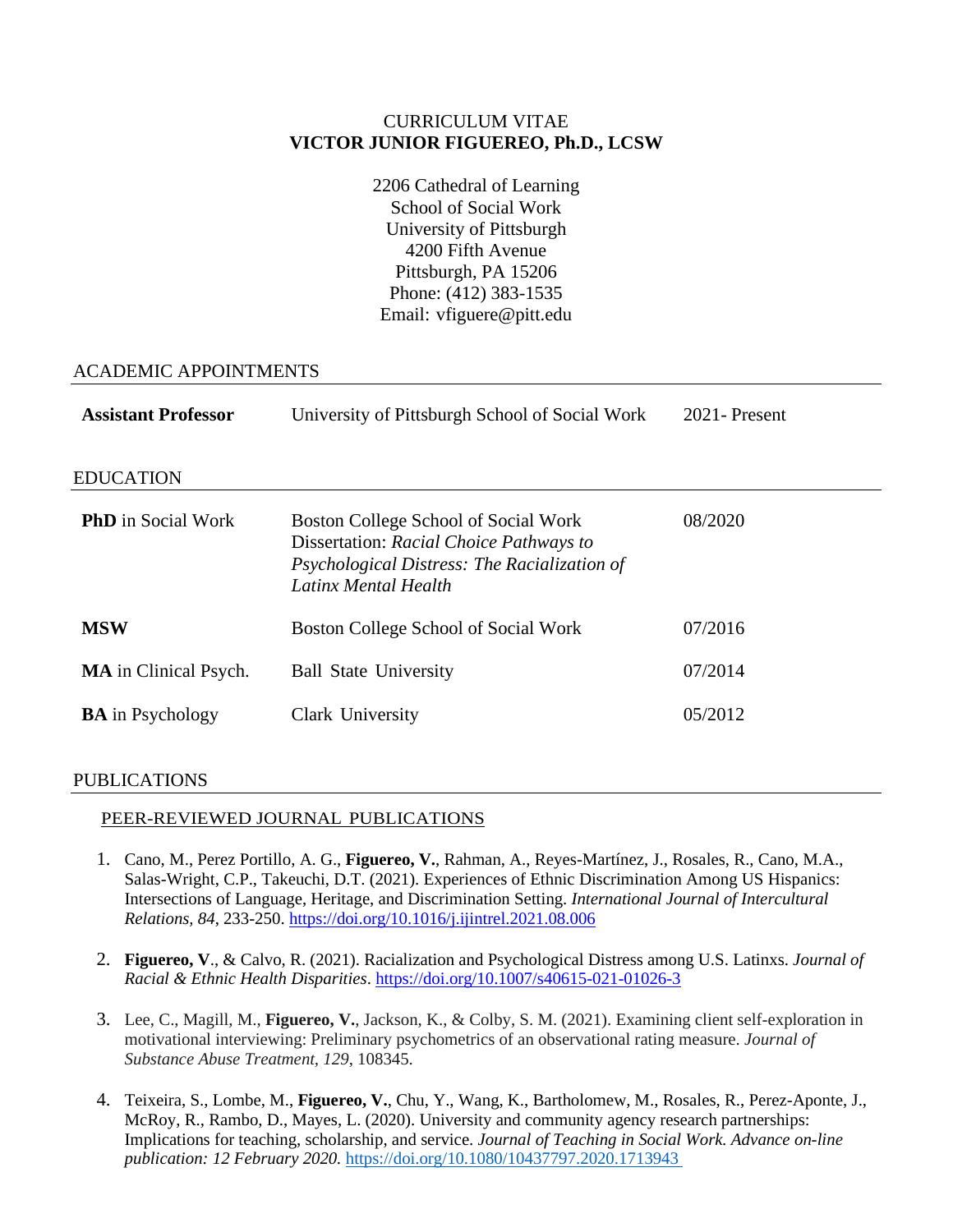- 5. **Figuereo, V.**, & Calvo, R. (2018). Latinx use of traditional healthcare: The social network effect. *Journal of Health & Social Work, 43*(4), 217-225. DOI: 10.1093/hsw/hly024
- 6. Rosales, R., **Figuereo, V.**, Woo, B., Cano, M., & Perez-Aponte, J. (2018). Preparing to work with Latinos: Latino-focused content in social work master's programs. *Journal of Teaching in Social Work,* 38(3), 251- 262*.* <https://doi.org/10.1080/08841233.2018.1472175>
- 7. Woo, B., **Figuereo, V.**, Rosales, R., Wang, K., & Sabur, K. (2018). Where is race and ethnicity in social work? A content analysis*. Social Work Research, 42*(3)*,* 180-186*,* <https://doi.org/10.1093/swr/svy010> \* \**Nominated for GADE Student Award for Social Work Research*

### MANUSCRIPTS FORTHCOMING, SUBMITTED OR IN PREPARATION

- 1. **Figuereo, V.**, Calvo, R., Rosales, R., & Takeuchi, D.T. (In Preparation). *Factors of racial selfclassification among an ethnically diverse U.S. Latinx sample.*
- 2. **Figuereo, V.**, Calvo, R., & Rosales, R., \*\*\* (In Preparation). *The relationship between Medicaid coverage and psychological distress among ethnically and racially diverse Latinx groups.* \*\*\*Additional Authors TBD

## BOOK CHAPTERS

1. Calvo, R., & **Figuereo, V.** (In press). The role of the health care system on the incorporation of Latinxs into American society. In Martin Halliwell and Sophie Jones (Eds.), *The Edinburgh Companion to the Politics of American Health.* Edinburgh, United Kingdom; Edinburgh University Press.

### FORTHCOMING, SUBMITTED OR IN PREPARATION

- 1. Calvo, R**., Figuereo, V**. (Forthcoming). Dismantling Systemic Barriers for the Advancement of U.S. Latinxs. *Encyclopedia of Social Work*. New York, NY: Oxford University Press.
- 2. Calvo, R., **Figuereo, V.** & Rosales, R. (Forthcoming). The impact of Systemic Racism on Latinx Experiences with Health Care in the United States. In E. J. Mullen (Eds.), *Oxford bibliographies in social work.* Oxford University Press.

## ADDITIONAL PUBLISHED WORKS, REPORTS, & BRIEFS

- 1. Calvo, R., Ortiz, L., Padilla, Y. C., Waters, M. C., Lubben, J., Egmont, W., Rosales, R., **Figuereo, V.**, …Villa, P. (2016). Achieving equal opportunity and justice: the integration of Latino/a Immigrants into American society *(Grand Challenges for Social Work Initiative Working Paper No. 20).* Cleveland, OH: American Academy of Social Work and Social Welfare.
- 2. Chu, Y., **Figuereo, V.**, Jones, K., Lombe, M., Rosales, R., Teixeira, S., & Wang, K. (2017). Catholic Charities Teen Center at St. Peter's 2012-2015: A report prepared by the Boston College School of Social Work.

## RESEARCH EXPERIENCE

Research Assistant Center for Innovation and Social Work and Health, Boston University, Boston, MA R01 Project: Mechanisms of Behavioral Change in a Culturally-Adapted Motivational Interviewing with Latinx Heavy Drinkers (PIs: Christina S. Lee, Ph.D.,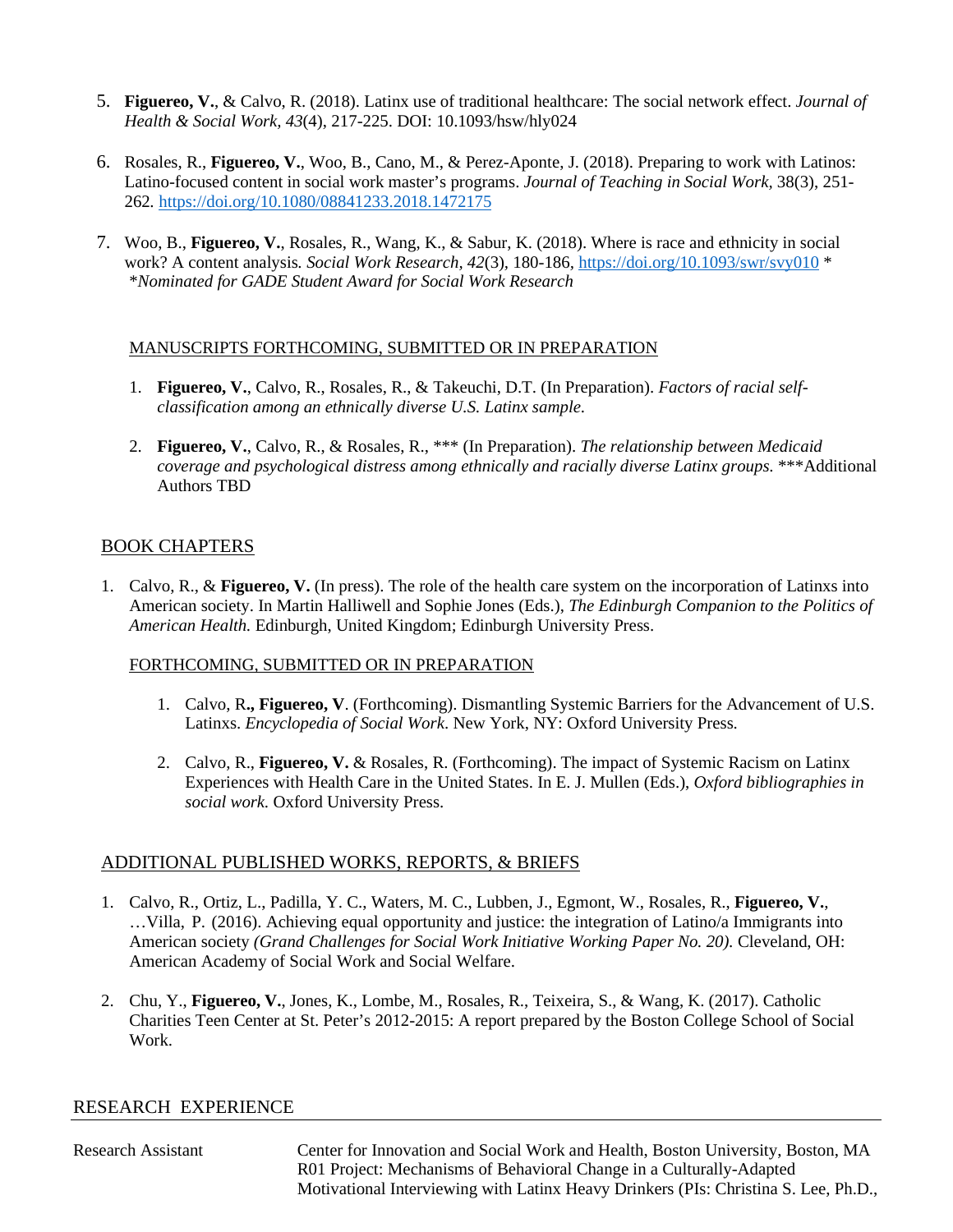|                            | Molly Magill, Ph.D.), 2018-Present.                                                                                                                                                                                                                                                                                                                     |
|----------------------------|---------------------------------------------------------------------------------------------------------------------------------------------------------------------------------------------------------------------------------------------------------------------------------------------------------------------------------------------------------|
| <b>Project Coordinator</b> | Center for Innovation and Social Work and Health, Boston University, Boston, MA<br>R01 Project: Addressing Alcohol Use Related Health Disparities: A Hybrid<br>Effectiveness Implementation Study of a Culturally Adapted MI for Latinx Alcohol<br>and Drug Users (PIs: Christina S. Lee, Ph.D.), 2020–2021.                                            |
| Research Assistant         | School of Social Work, Boston College, Boston, MA<br>Project: Boston College School of Social Work and Catholic Charities Archdiocese<br>of Boston (CCAB) Community Partnership: The Longitudinal Impacts of<br>Participation in a Community-Based Teen Center (PIs: Margaret Lombe, Ph.D.,<br>Samantha Teixeira, Ph.D., Ruth McRoy, Ph.D.), 2016–2019. |
| <b>Research Assistant</b>  | Department of Psychological Sciences, Ball State University, Muncie, IN<br>Project: Privilege & Inequality Framing (Advisor: Linh N. Littleford, Ph.D.), 2012–<br>2014.                                                                                                                                                                                 |
| Research Assistant         | Frances L. Hiatt School of Psychology, Clark University, Worcester, MA<br>Project: Latino Men and Depression: An Exploratory Study of Help-seeking<br>Behavior (Advisor: Esteban Cardemil, Ph.D.), 2009–2012.                                                                                                                                           |

# PROFESSIONAL LICENSES

| $2017$ -present | Licensed Certified Social Worker, Commonwealth of Massachusetts |
|-----------------|-----------------------------------------------------------------|
|-----------------|-----------------------------------------------------------------|

# CLINICAL APPOINTMENTS

### POST-MSW

| Clinical Social Worker/Therapist   | Boston Medical Center Department of Psychiatry and Behavioral<br>Health, Boston, MA, Supervisor: Jesus Vega, LICSW, 2017-2021 |
|------------------------------------|-------------------------------------------------------------------------------------------------------------------------------|
| <b>FIELD EDUCATION/INTERNSHIPS</b> |                                                                                                                               |
| MSW Social Work Intern             | Boston Medical Center Department of Psychiatry and Behavioral<br>Health, Boston, MA, 2015–2016                                |
| Bilingual Mental Health Therapist  | East Boston High School ELL Special Ed. Dept., East Boston,<br>MA, 2014-2015                                                  |
| <b>Clinical Masters Intern</b>     | Ball State University Counseling and Health Sciences,<br>Muncie, IN, 2013–2014                                                |

# TEACHING EXPERIENCE

# ADJUCT/TEACHING FELLOW

| Spring, 2019 | <i>Program Evaluation, MSW, Boston College School of Social Work</i>         |
|--------------|------------------------------------------------------------------------------|
| Fall, 2018   | Diversity & Cross-Cultural Issues, MSW, Boston College School of Social Work |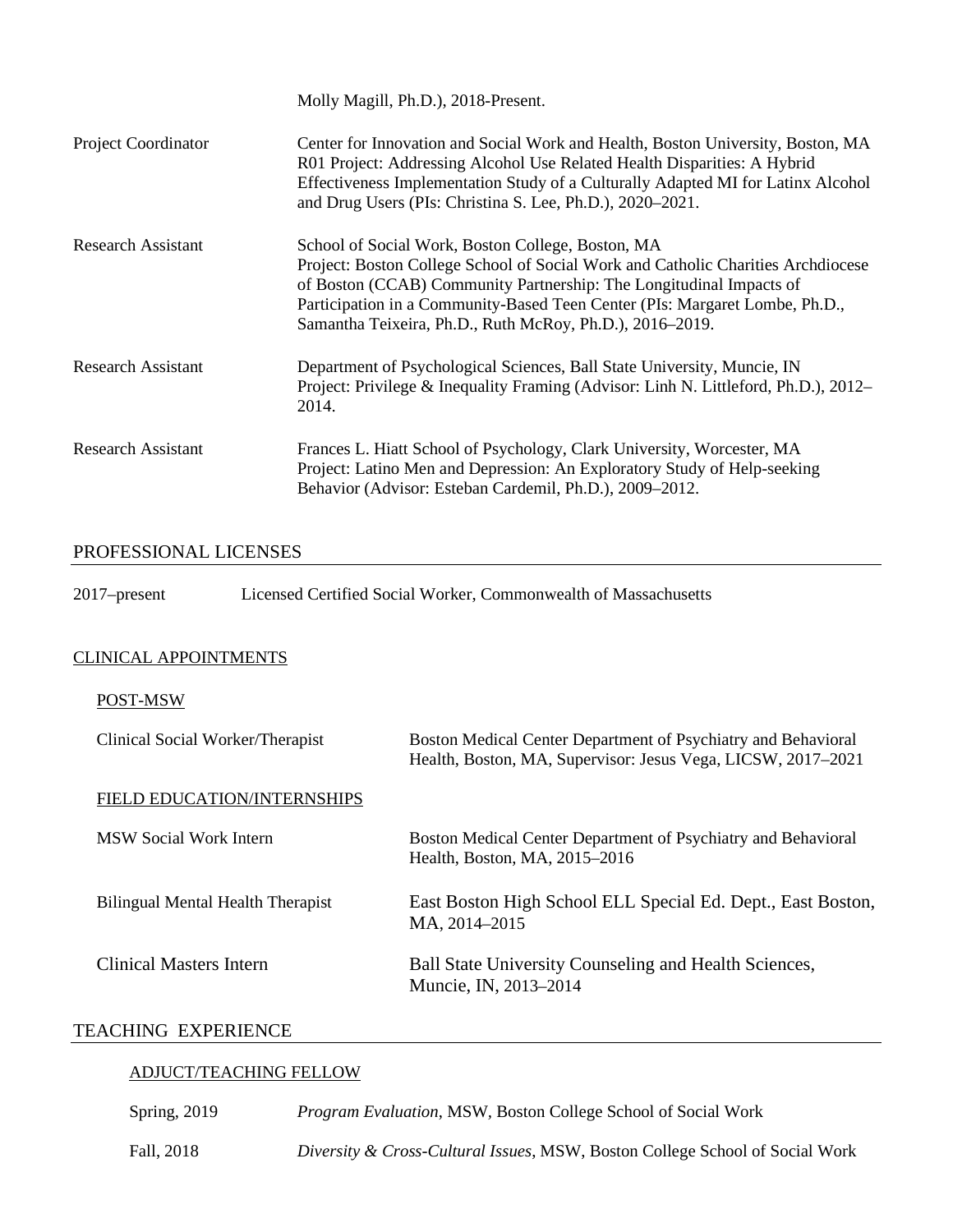#### TEACHING ASSISTANTSHIP

| Spring, 2018 | Program Evaluation, MSW, Boston College School of Social Work   |
|--------------|-----------------------------------------------------------------|
| Fall, 2017   | Research Methods, MSW, Boston College School of Social Work     |
| Spring, 2014 | Social Psychology, Undergraduate course, Ball State University  |
| Fall, 2013   | <i>Statistics</i> , Undergraduate course, Ball State University |

## GUEST LECTURE

| <b>Spring</b> , 2018 | Program Evaluation, MSW, Boston College School of Social Work                                                                  |
|----------------------|--------------------------------------------------------------------------------------------------------------------------------|
| Fall, 2017           | Human Behavior in the Social Enviornment, MSW, Boston College School of Social<br>Work                                         |
| Summer 2017          | El Impacto Social de la Santería, la Magia, y la Religión en Poblaciones Latinas,<br>MSW, Boston College School of Social Work |
| Summer 2017          | Understanding Human Diversity and Cultural Competence in Human Services,<br>MSW, Salem State University School of Social Work  |
| Spring, 2017         | Social Welfare System, MSW, Boston College School of Social Work                                                               |
| Spring, 2017         | Social Service with Latinos, MSW Spanish and English courses, Boston<br>College School of Social Work                          |
| Fall, 2017           | Diversity & Cross-Cultural Issues, MSW Spanish and English courses, Boston<br>College School of Social Work                    |
| Fall, 2016           | Diversity & Cross-Cultural Issues, MSW, Boston College School of Social Work                                                   |

# ACADEMIC SERVICE

### AD HOC REVIEWER

| 09/2021 | Journal of Marriage and Family                   |
|---------|--------------------------------------------------|
| 02/2021 | American Journal of Drug and Alcohol Abuse       |
| 01/2021 | Race & Social Problems                           |
| 10/2020 | International Journal of Intercultural Relations |

## UNIVERSITY COMMITTTEES

| $2021$ – present | Committee Member, Direct Practice Committee, University of Pittsburgh                                        |
|------------------|--------------------------------------------------------------------------------------------------------------|
| $2021$ – present | Committee Member, Afrolatinidad Studies Initiative Advisory Committee,<br>University of Pittsburgh           |
| 2021             | Co-chair, Latinx Connect Conference, Latinx & Hispanic Heritage Month<br>Committee, University of Pittsburgh |
| $2017 - 2018$    | Committee Member, Racial Justice Symposium, Boston College                                                   |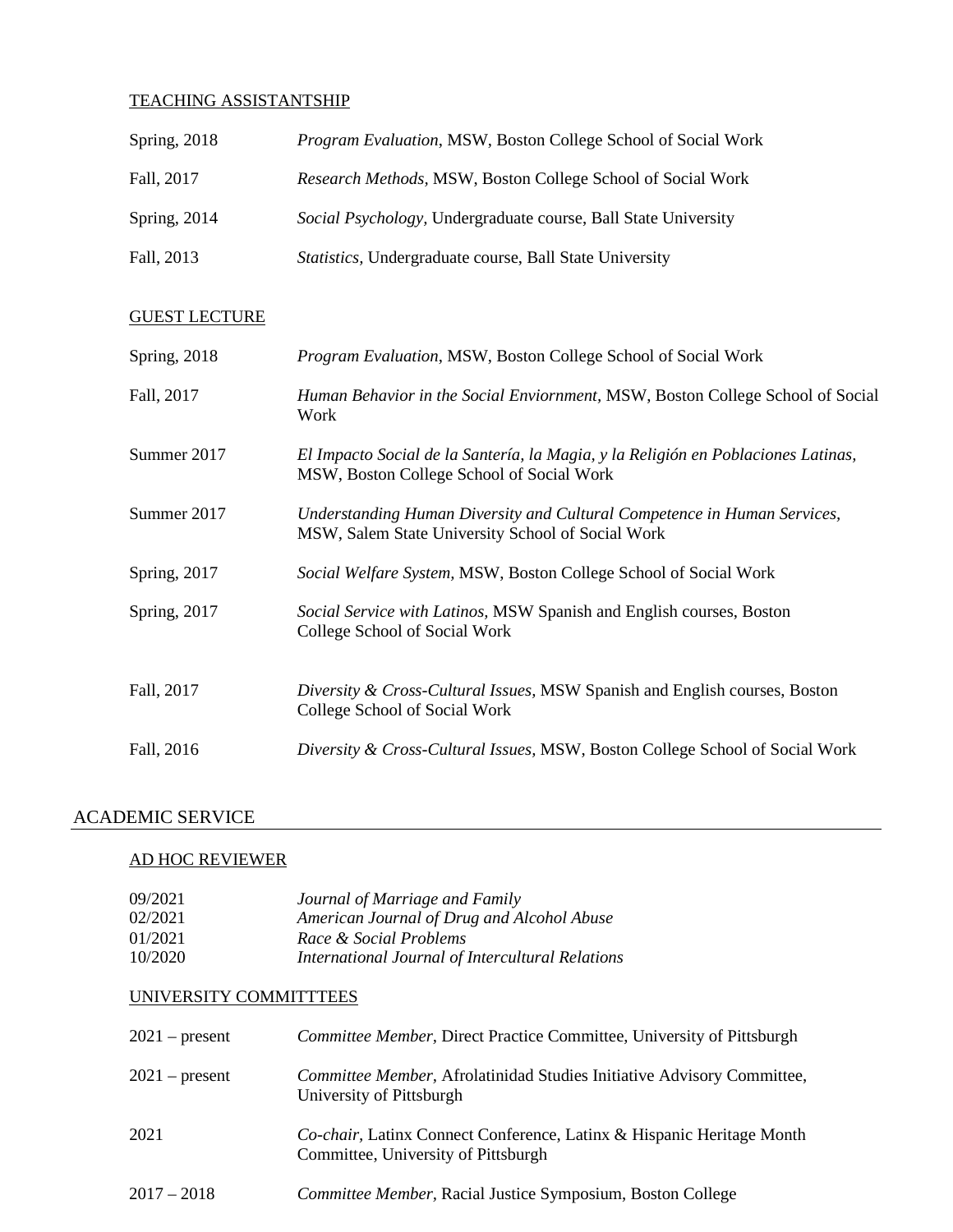| $2016 - 2018$ | Co-leader, Doctoral Outgoing Committee, Boston College School of Social Work                                     |
|---------------|------------------------------------------------------------------------------------------------------------------|
| $2016 - 2017$ | <i>Student Representative, Diversity &amp; Social Justice Committee, Boston College</i><br>School of Social Work |
| $2009 - 2012$ | Finance Chair, Millennium Leadership Conference, Clark University                                                |
| $2008 - 2012$ | Co-leader, FOCUS Black and Latino Male Support Group, Clark University                                           |

## HONORS & AWARDS

| 2017       | Elaine Pinderhughes Doctoral Fellowship, \$5000, Boston College SSW                  |
|------------|--------------------------------------------------------------------------------------|
| 2016, 2017 | Travel Expense Funding, \$500, Boston College SSW                                    |
| 2016,      | Catholic Charities Community Research Funding, \$5,600, Boston College SSW           |
| 2015       | Latino Research Seminar Funding, \$4,000, Boston College SSW                         |
| 2012       | ALANA (Student of Color) Leadership Award, Clark University                          |
| 2010       | Ronald E. McNair Summer Research Fellowship, \$5,000, University of New<br>Hampshire |

## INVITED PRESENTATIONS

### **WORKSHOPS**

- 1. Edwards, J., Rosales, R., & **Figuereo, V.** (2019). The emergence and utilization of peer support in mental health treatment. Workshop presented at the Conference of the Society for Social Work Research, San Francisco, CA.
- 2. Evans, K., **Figuereo, V.**, Hasson, R., & Rosales, R. (2017). Learning to work with immigrants and refugees: Urgency in social work education. Workshop presented at the Council for Social Work Education Annual Program Meeting, Dallas, TX.

### ORAL PRESENTATIONS

- 1. **Figuereo, V.**, Perez-Aponte, J., Evans, K., Rosales, R., Woo, B. & Cano, M. (2018). The current status of immigrant-focused content in social work education. Paper presented at the Council for Social Work Education Annual Program Meeting, Dallas, TX.
- 2. **Figuereo, V.** & Calvo, R. (2018). Latinx use of traditional health care: The social network effect. Paper presented at the Society for Social Work Research 2018 Annual Conference, Washington D.C.
- 3. Rosales, R., **Figuereo, V.**, Woo, B., Cano, M., & Perez-Aponte, J. (2017). Preparing to work with Latinos: Latino-focused content in Social Work Masters Programs. Paper presented at the Council for Social Work Education Annual Program Meeting, Dallas, TX.
- 4. Evans, K., **Figuereo, V.**, Hasson, R., & Rosales, R. (2017). Learning to work with immigrants and refugees: Urgency in social work education. Workshop presented at the Council for Social Work Education Annual Program Meeting, Dallas, TX.